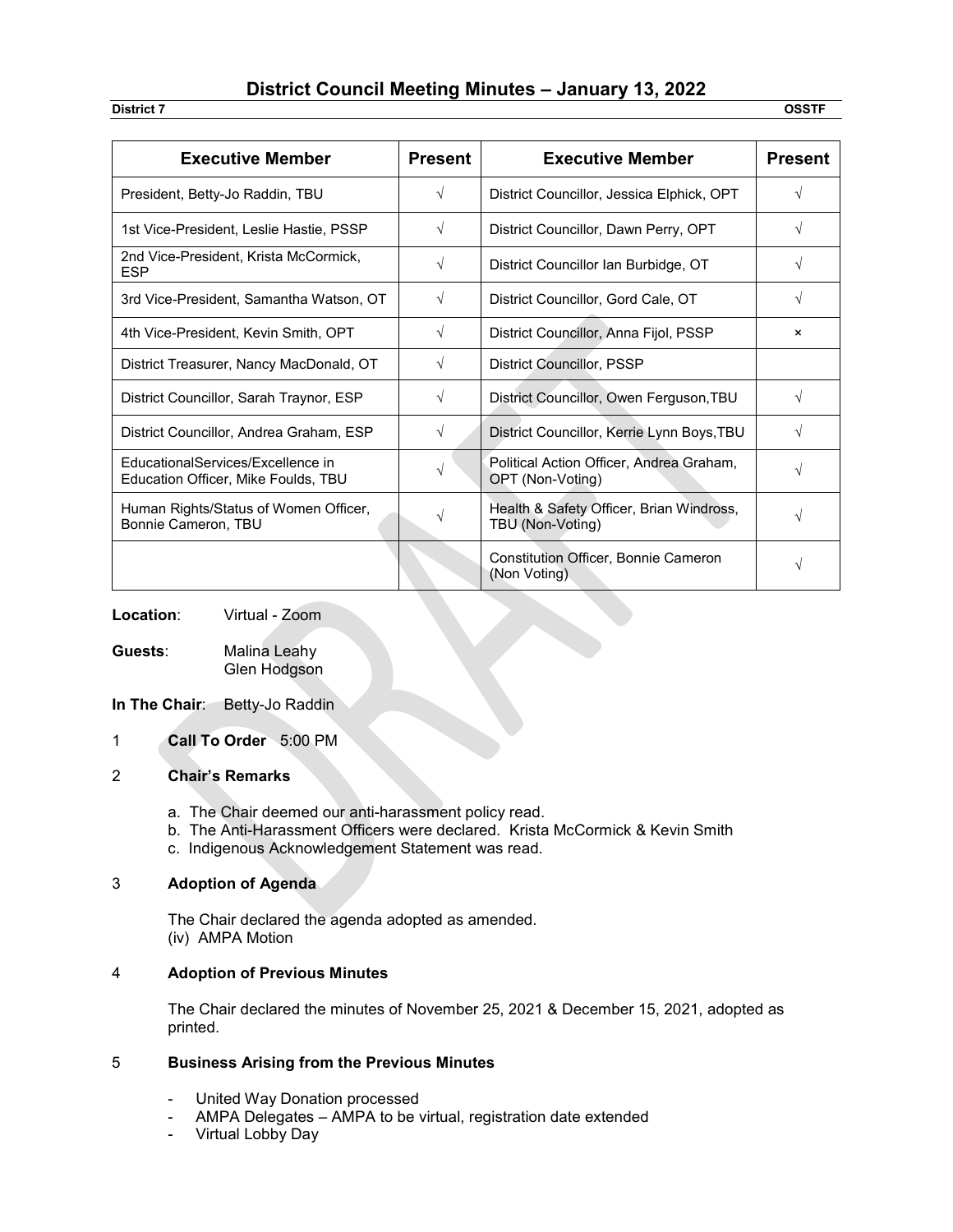- CBC Report
- $AFR -$  to be approved at this meeting

# 6 **Report/Concerns of the Bargaining Units**

The various Presidents spoke about their Bargaining Units' concerns.

# 7 **Report of the Treasurer**

The Treasurer spoke to the printed budget report.

BIRT D7 District Council approves the D7 2020-21 Financial Statement as presented by the D7 Treasurer.

- i. Moved: Gord Cale<br>ii Seconded: Samant
- Seconded: Samantha Watson
- iii. CARRIED

BIRT D7 District Council directs the Treasurer to purchase a \$20,000 1yr GIC \$20,000 2yr GIC \$20,000 3yr GIC At EFG

- i. Moved: Ian Burbidge
- ii. Seconded: Nancy MacDonald
- iii. CARRIED

BIRT D7 District Council contact Jim Spray to arrange an audit when deemed appropriate.

- i. Moved: Gord Cale
- ii. Seconded: Kevin Smith
- iii. CARRIED

### 8 **Provincial Representatives' Report**

A written and verbal report was given.

# 9 **Action Items**

a. Marion Drysdale Award

BIRT D7 District Council approve the Marion Drysdale Student Achievement Award Entrants receive prizes of  $$100.00 - 1<sup>st</sup>$  Place

 $$75.00 - 2<sup>nd</sup> Place$ 

 $$50.00 - 3<sup>rd</sup>$  Place

To come from Line 8100 EIE

- i. Moved: Gord Cale
- ii. Seconded: Krista McCormick
- iii. CARRIED
- b. AMPA Motion

### BIRT D7 District Council approve sending the following motion to AMPA.

- i. Moved: Betty-Jo Raddin<br>ii. Seconded: Kevin Smith
- Seconded: Kevin Smith
- iii. CARRIED

### BIRT that bylaw 9.1.1.3 be amended by the addition of: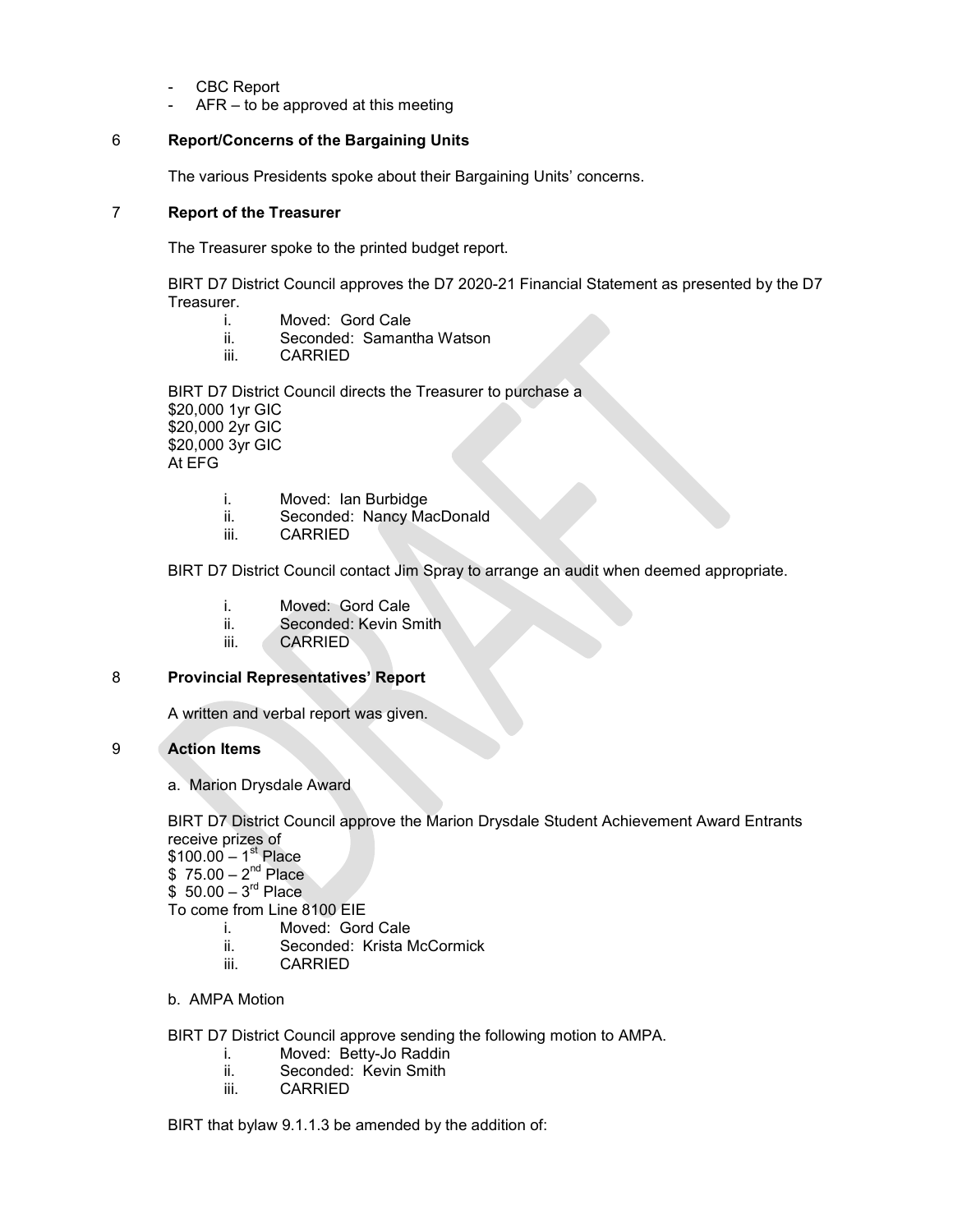**such that the minimum budgeted amount for basic district rebates, excluding account 2010, shall be the greater of 29% of the projected fee income, or the amount generated as determined by the following minimum base amounts in the calculation of the basic district rebates.** 

**The per FTE base amounts listed below will increase yearly to reflect the bargained increases in wages when applicable.** 

| Generator                               | Amount                                                                                                                                                    |
|-----------------------------------------|-----------------------------------------------------------------------------------------------------------------------------------------------------------|
| <b>Basic Rebate per FTE</b>             | \$71.63 per FTE                                                                                                                                           |
| Unit Rebate per FTE over 100            | \$35.37 per FTE                                                                                                                                           |
| Unit Rebate per FTE over 1000           | \$16.51 per FTE                                                                                                                                           |
| <b>Effective Communication Rebate</b>   | \$11.79 per FTE                                                                                                                                           |
| <b>Rebate per Unit</b>                  | \$1650 per unit                                                                                                                                           |
|                                         |                                                                                                                                                           |
| <b>Time Release Generators</b>          |                                                                                                                                                           |
| <b>Base per FTE</b>                     | \$128.72 per FTE                                                                                                                                          |
| <b>Unit FTE 100 to 1000 FTE</b>         | \$51.49 per FTE                                                                                                                                           |
| <b>Unit FTE 1000 to 2000 FTE</b>        | \$19.31 per FTE                                                                                                                                           |
| Unit FTE over 2000 FTE                  | \$12.87 per FTE                                                                                                                                           |
| <b>Minimum Time Release Adjustment</b>  | Shall be generated in accordance with the<br>minimum amounts and/or factor calculation<br>based on FTE, where applicable, used in the<br>2021-22 rebates. |
| <b>District FTE over 500</b>            | \$64.36 per FTE                                                                                                                                           |
|                                         |                                                                                                                                                           |
| <b>District Rebates</b>                 |                                                                                                                                                           |
| District Rebate per FTE over 2000       | \$11.79 per FTE                                                                                                                                           |
| <b>Distance and Communication Costs</b> | Fixed amount used in the 2021-22 rebates.                                                                                                                 |
| <b>District Office Rebates</b>          | As below                                                                                                                                                  |

# **District Office Rebates**

| <b>FTE Membership</b> | Up to 3 BUs | Over 3 BUs |
|-----------------------|-------------|------------|
| $0 - 149$             | \$9000      | \$9000     |
| 150-299               | \$10000     | \$10000    |
| 300-499               | \$12500     | \$13500    |
| 500-749               | \$15000     | \$17500    |
| 750-999               | \$17500     | \$20000    |
| 1000-1499             | \$20000     | \$25500    |
| 1500-1999             | \$22500     | \$28000    |
| 2000-2499             | \$25000     | \$34000    |
| 2500-2999             | \$30000     | \$39000    |
| 3000-4249             | \$35000     | \$48000    |
| 4250-5499             | \$45000     | \$58000    |
| 5500-6499             | \$65000     | \$82500    |
| 6500+                 | \$85000     | \$102500   |

## **Rationale:**

District and bargaining units are our frontlines in the provision of services to our members. Districts need to know that there will be a base level of funding available to them on year-over-year basis to ensure that they have the required resources for member protection and services. The amendment by addition to 9.1.1.3 will create a minimum budgeted amount for rebates.